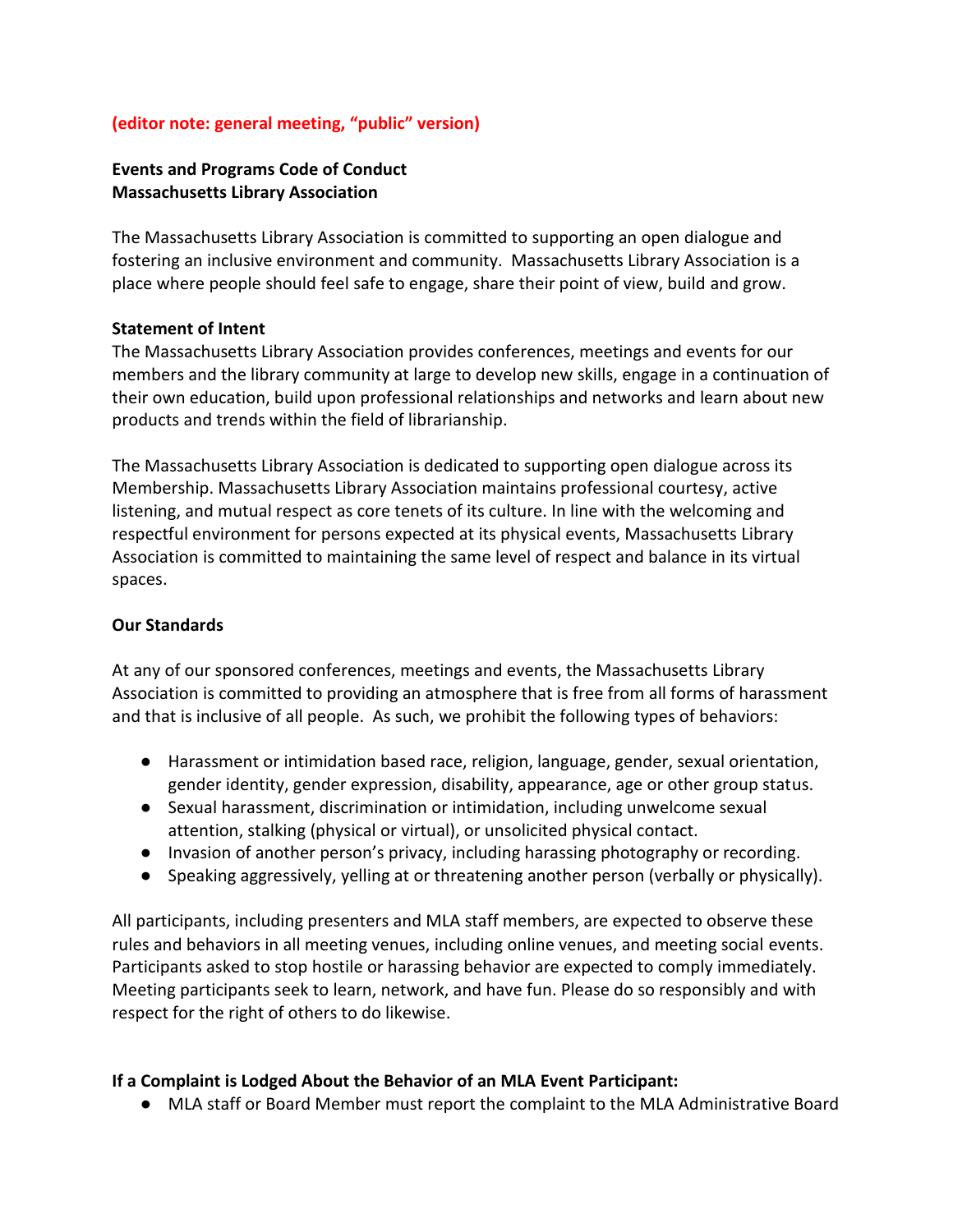as soon as possible.

- MLA staff or Board Member will intervene if the incident is on-going, and call for assistance or authorities as needed. If one or both participants in the event cannot resolve their differences, the Staff or Board Member may use their judgement to ask the party or parties to leave the event.
- Following the incident, MLA Staff or Board Member will gather information related to the incident and provide that information to the Administrative Board.
- Consequences of violation of this policy may include, but are not limited to, being asked to leave the event (no refunds will be issued to participants expelled for violating this policy), being barred from future MLA events, revocation of MLA membership, or other such actions as deemed necessary by the MLA Administrative Board. If such actions are taken, the violating participant will be notified of the Association's decision.

# **If You Feel You Have Been Harassed, Intimidated or Bullied:**

- If you feel threatened or violated as a result of intimidating, bullying, harassing, abusive, discriminatory, derogatory, or demeaning conduct, contact MLA Staff, members of the MLA Administrative Board, or event venue staff immediately with evidence of the incident.
- MLA Administrative Board members will determine and carry out the appropriate course of action and may consult with MLA staff, Executive Board members, law enforcement, event security and/or legal counsel as necessary.
- You may be asked to provide a follow up statement to MLA staff or Administrative Board members charged with investigating the incident.
- Incidents of bullying and harassment will be treated seriously and discreetly.
- A follow-up report will be provided to individuals who report being harassed and to the MLA Executive Board within 30 days of the reported incident.

# **If You Have Been Accused of Harassment or Other Conduct Violations at an MLA Event:**

- You will be notified of the accusation and provided with an opportunity to respond to the complaint.
- You may make a request in writing to the Association President to have the issue adjudicated.

# **If a Request for Adjudication is Made:**

● The President of the Association will investigate the complaint or the President may appoint one or more individuals to investigate the complaint. If an Investigator is appointed, the person(s) will be unbiased and not involved in the incident(s) that preceded the complaint.

# **Investigation**

● The investigation into the complaint will be conducted discreetly and confidentially. The parties involved in the complaint (the accuser(s) and the accused) will not be invited to influence the investigation.